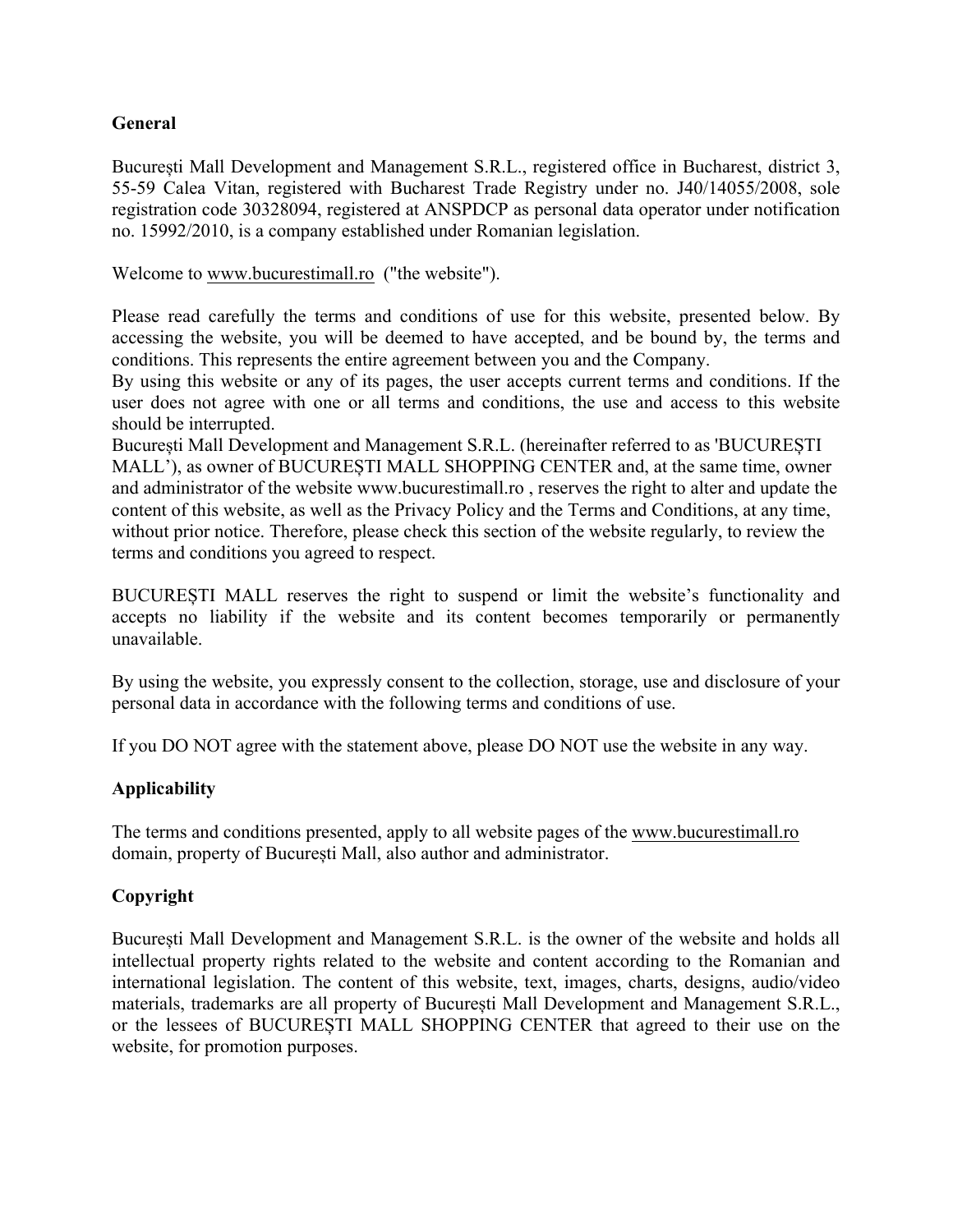### **Purpose of use**

The content and the information on the website are aimed at personal users and not professionals.

The content of the website cannot be downloaded, copied, processed, altered or distributed for commercial purposes, aside from those sections specially offered for download and explicitly defined for this purpose. The users can print parts of the website for personal use. The website will not be used in an abusive manner.

### **Terms and conditions of use. Guarantees and Disclaimers**

BUCUREȘTI MALL does not guarantee that the website, the servers hosting it, or the emails sent from www.bucurestimall.ro, do not contain viruses or other potentially harmful components. The user accesses the website at his own risk; București Mall is not liable for the potential direct or indirect damages, caused by the use or access of the website or, following the use of the information on the website.

BUCUREȘTI MALL is not liable for the errors or omissions that can appear in wording or presentation of the materials on the website.

BUCUREȘTI MALL does not offer any guarantees for the content and use of this website. The information published on the website is in line with the reality of the moment when it was uploaded to the website or when different pages of the website were updated.

The user is informed that the website represents a general tool used for promoting and informing about the activity of BUCUREȘTI MALL SHOPPING CENTER and this is not intended to legally bind BUCUREȘTI MALL DEVELOPMENT AND MANAGEMENT S.R.L. to its users. (Aside from when the contrary is stated).

The services and products presented on the website do not represent an offer of any kind; they are presented purely for informative purposes.

In case the prices or other information related to products/promotions were marked erroneously, including if they were inaccurately introduced in the database, we reserve the right to cancel the promotion and to inform the client of the error, in the shortest time possible.

The prices of the products on this website are informative and can suffer changes without notice. The promotions presented on the website are valid during the timeframe mentioned expressly and/or, in case this is not presented, it means that they are valid while stocks last.

BUCUREȘTI MALL DEVELOPMENT AND MANAGEMENT S.R.L. cannot be held responsible for any loss, damage, cost, disputes, demands, trial expenses caused to users, if these are directly caused by not complying with the outlined terms and conditions.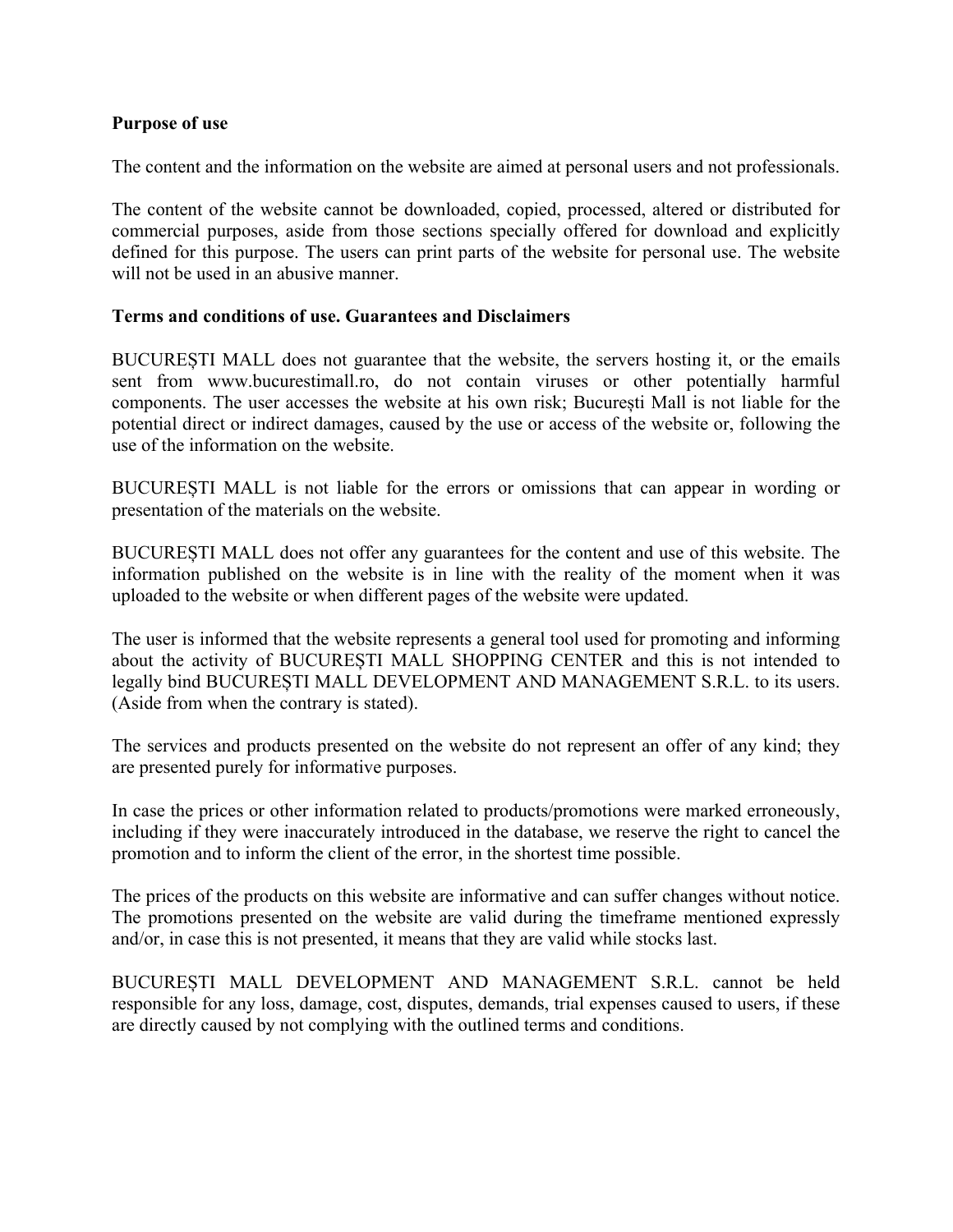## **Security**

We are taking all the necessary security measures for the protection of your personal data against unauthorized access. This involves both internal reviews of the practices of data collection, storage and processing, security measures, and physical security measures against unauthorized access for the systems where the data is stored.

The access to the website is made through secured pages using the SSL encryption system, marked with the symbol of a small lock and located near the address bar of the website.

Carrying out unauthorized operations on this website or attempting to do so, including but not limited to: abusive use, fraudulent use, unauthorized access, alteration, copying of information for commercial purposes, blocking the access, will be punished according to the law.

Links - this website contains links to other websites. BUCUREȘTI MALL is not responsible for the privacy policy applying to these. We strongly recommend you to consult beforehand the legal terms and other information concerning personal data collection. The norms laid out in this text apply only with regards to the information collected on this website.

### **Comments**

The users of the website can send comments, notes, suggestions, ideas or observations about the content and the structure of the website, and they can ask questions as long as the content is not illegal, obscene, threatening, defamatory, or can affect the private life, the intellectual property rights of BUCUREȘTI MALL or of third parties, and as long as these do not contain viruses, carry out political/electoral campaigns, commercial requests, chain letters, spam mails, or any other form of spam. You cannot use a false email address or pose as another person or entity.

BUCUREȘTI MALL reserves the right, but not the obligation to remove or edit such information.

### **Minors**

**BUCUREȘTI MALL SHOPPING CENTER** does not sell products and/or services that can be bought by minors. **BUCUREȘTI MALL SHOPPING CENTER** can sell or cash the equivalent value of certain products/services aimed at minors, but purchased by an adult. If you are underage and want to access our website, you can only do so under adult or legal tutor supervision.

### **User rights regarding personal data**

București Mall Development and Management S.R.L. is the rightful owner of BUCUREȘTI MALL SHOPPING CENTER (hereinafter referred to as the "shopping center") located in Bucharest, district 3, 55-59 Calea Vitan, thus data is collected in the shopping center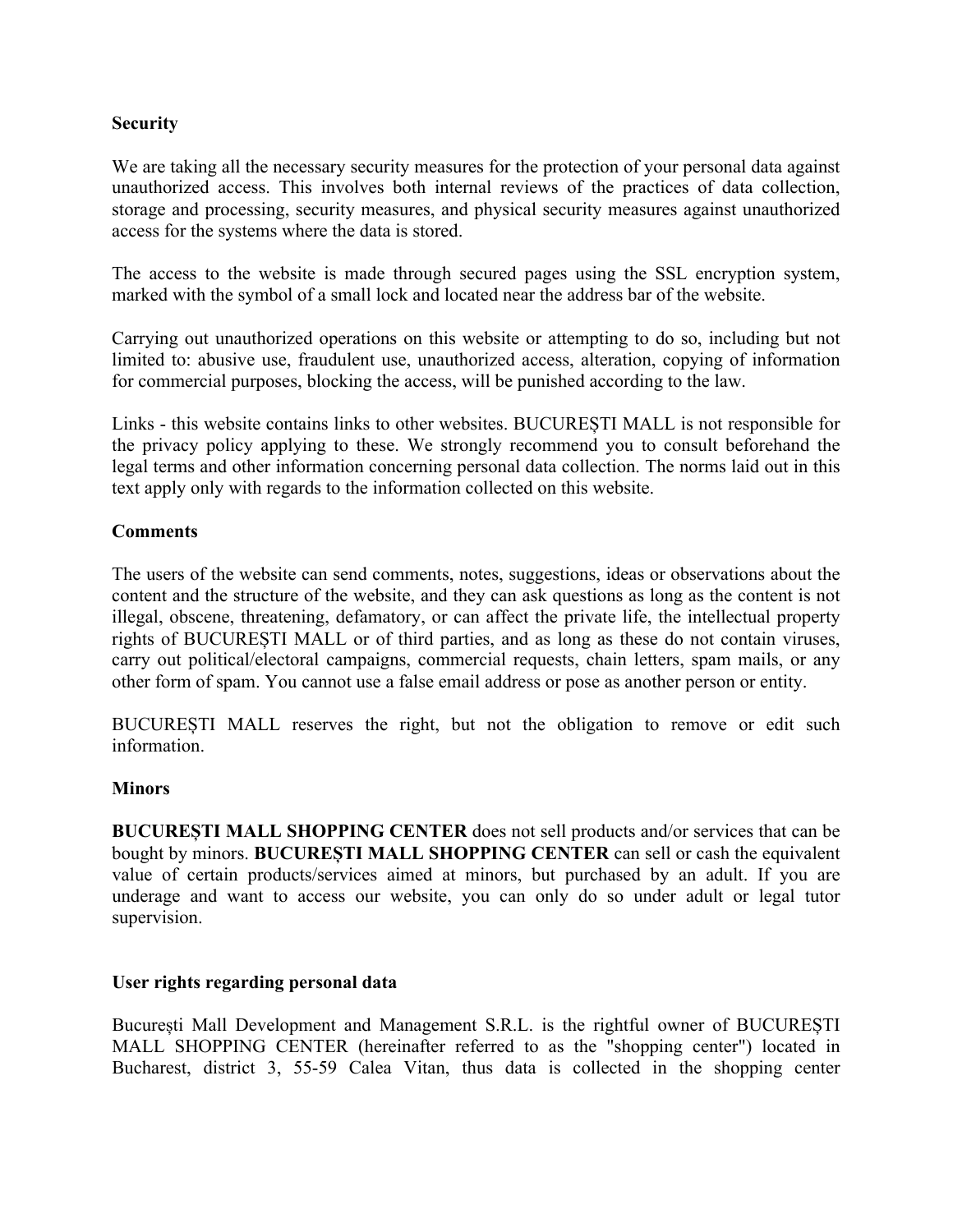automatically, complying with the legal requirements and in conditions that insure the privacy, security and respect of the rights of the individuals in question.

By using/signing up on the website (www.bucurestimall.ro ) and filling out their personal information in the newsletter forms, the users agree that their personal data will be stored in the database of București Mall Development and Management S.R.L. while they grant their express and definite consent that their personal data will be stored and used for:

1. Marketing activities though messages providing information or commercial (offers, promotions, advertising and marketing messages concerning the activity of Bucure ști Mall Development and Management S.R.L. and third parties with which București Mall Development and Management S.R.L. has relationships of any kind) sent to the email addresses communicated to București Mall Development and Management S.R.L;

2. participation at competitions and promotions;

3. forwarding of non-commercial messages or administrative ones (concerning changes on the website, administration etc.);

4. setting up a database for creating internal statistical reports, necessary for the quality improvement of the services the mall offers and the image of bucurestimall.ro, and for creating new specific elements, promotions, functionalities and services;

5. to be able to allow access to sections of the website with limited access;

- 6. market research;
- 7. tracking sales data.

When you subscribe to the newsletter, and over the entire course of the data processing, we might request from you certain personal data, such as:

- 1. first and last name;
- 2. contact information;
- 3. gender and age.

When accessing the website, certain information can be and is automatically forwarded by your browser and this information is collected and stored. This information includes, but is not limited to:

- 1. the type of browser and its version;
- 2. the type of device used and its operating system;
- 3. website access time and date;
- 4. your location.

We also collect and store all the correspondence you send to us, such as notifications, questions or requests.

All the information provided by you will be considered and will represent your express consent that your personal data can be used by București Mall Development and Management S.R.L., by other societies within Anchor Group S.A., as well as by his/their commercial partners, in accordance with the uses stated above.